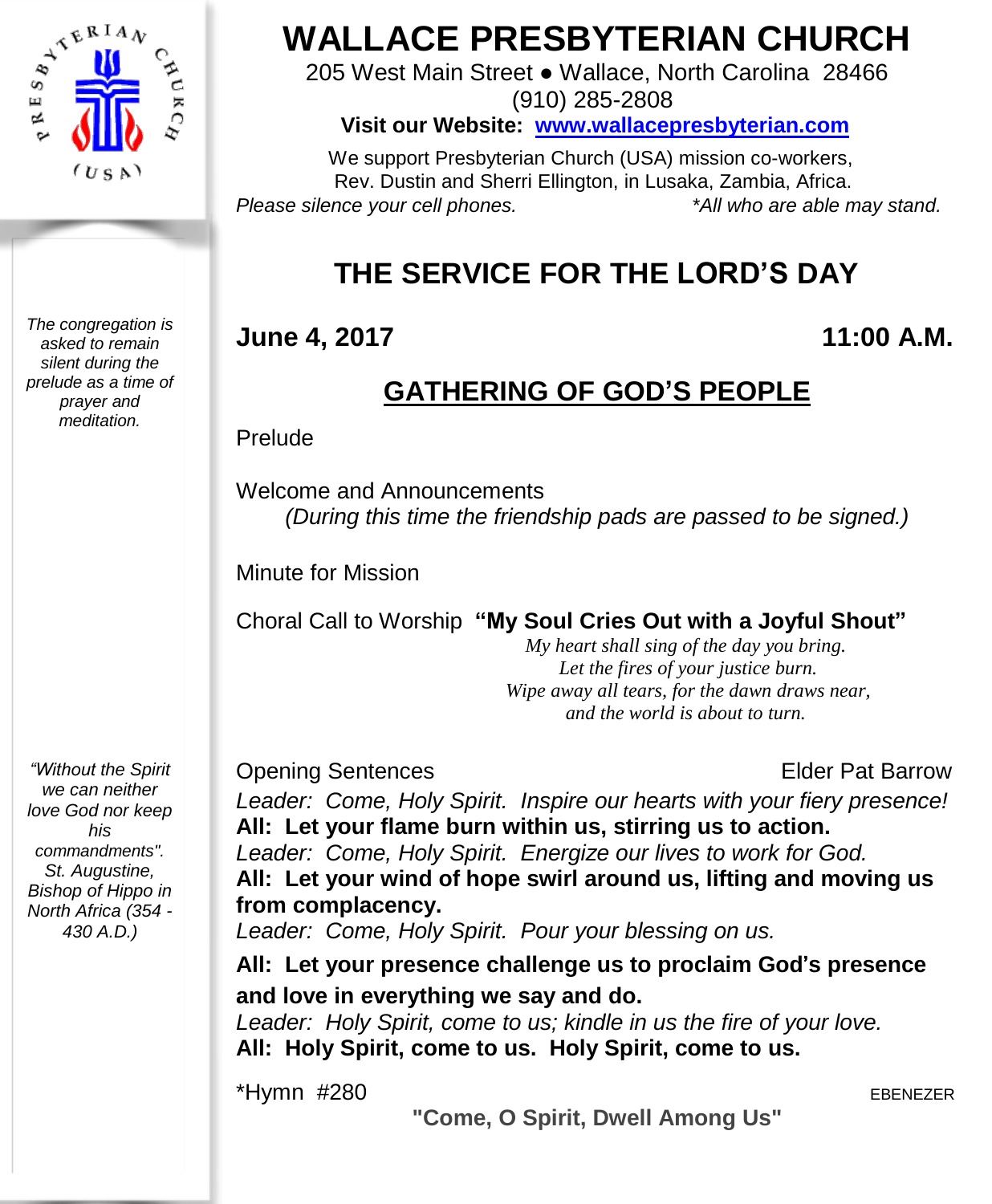*This prayer of confession comes from a complete liturgy for Pentecost Sunday called On the [Day](http://www.reformedworship.org/article/march-1996/day-pentecost-service-celebrating-holy-spirits-power) of [Pentecost:](http://www.reformedworship.org/article/march-1996/day-pentecost-service-celebrating-holy-spirits-power) a [Service](http://www.reformedworship.org/article/march-1996/day-pentecost-service-celebrating-holy-spirits-power) [Celebrating](http://www.reformedworship.org/article/march-1996/day-pentecost-service-celebrating-holy-spirits-power) the Holy [Spirit's](http://www.reformedworship.org/article/march-1996/day-pentecost-service-celebrating-holy-spirits-power) [Power.](http://www.reformedworship.org/article/march-1996/day-pentecost-service-celebrating-holy-spirits-power) It was published in Issue #39 of [Reformed](http://www.reformedworship.org/) [Worship](http://www.reformedworship.org/) magazine.*

Unison Prayer of Confession:

*Our God, we come in humility, confessing who and what we are. We are often unresponsive for we are afraid. When your Spirit speaks, we turn deaf ears, for we fear what you might call us to do. When your Spirit touches our lips, we close our mouths, embarrassed to speak your Word. When the wind of your Spirit blows, we close the windows of our hearts, afraid the breeze will disrupt our ordered lives. When the fire of your Spirit touches us, we quench the flame, afraid of the new life it might bring. Forgive us, Lord. . .*

*(A time for silent prayers . . .)*

Choral Assurance of Pardon Hymn #288 **"Spirit of the Living God"** 

\*Gloria Patri *Glory Be to the Father Glory be to the Father, and to the Son, and to the Holy Ghost; as it was in the beginning, is now, and ever shall be, world without end. Amen, amen.*

#### **PROCLAIMING GOD'S WORD**

P.A.T.H. (Presbyterian Answer to Hunger) OFFERING

Children's Sermon

Anthem **"On Eagle's Wings"** Michael Joncas *And He will raise you up on eagle's wings, bear you on the breath of dawn, Make you to shine like the sun, and hold you in the palm of His hand. You who dwell in the shelter of the Lord, who abide in His shadow for life, Say to the Lord: "My refuge, my Rock in whom I trust!" The snare of the fowler will never capture you, and famine will bring you no fear; Under His wings you refuge, His faithfulness you shield.*

Prayer for Illumination

*Come, Holy Spirit! Transform this humble gathering into the Living Church, the Listening Church, the Speaking Church, the Acting Church, the Reconciling Church, the Church of Jesus Christ. We are your people: people of dreams and visions, people of hope and witness, people of love and service. Burn away all that is false within us, ignite in us a passion for the Living Word in action among us. Open our hearts to your Word for us this day and evermore. Amen.*

*Today's Prayer for Illumination is taken from the 2017 Montreat College Conference worship resources.*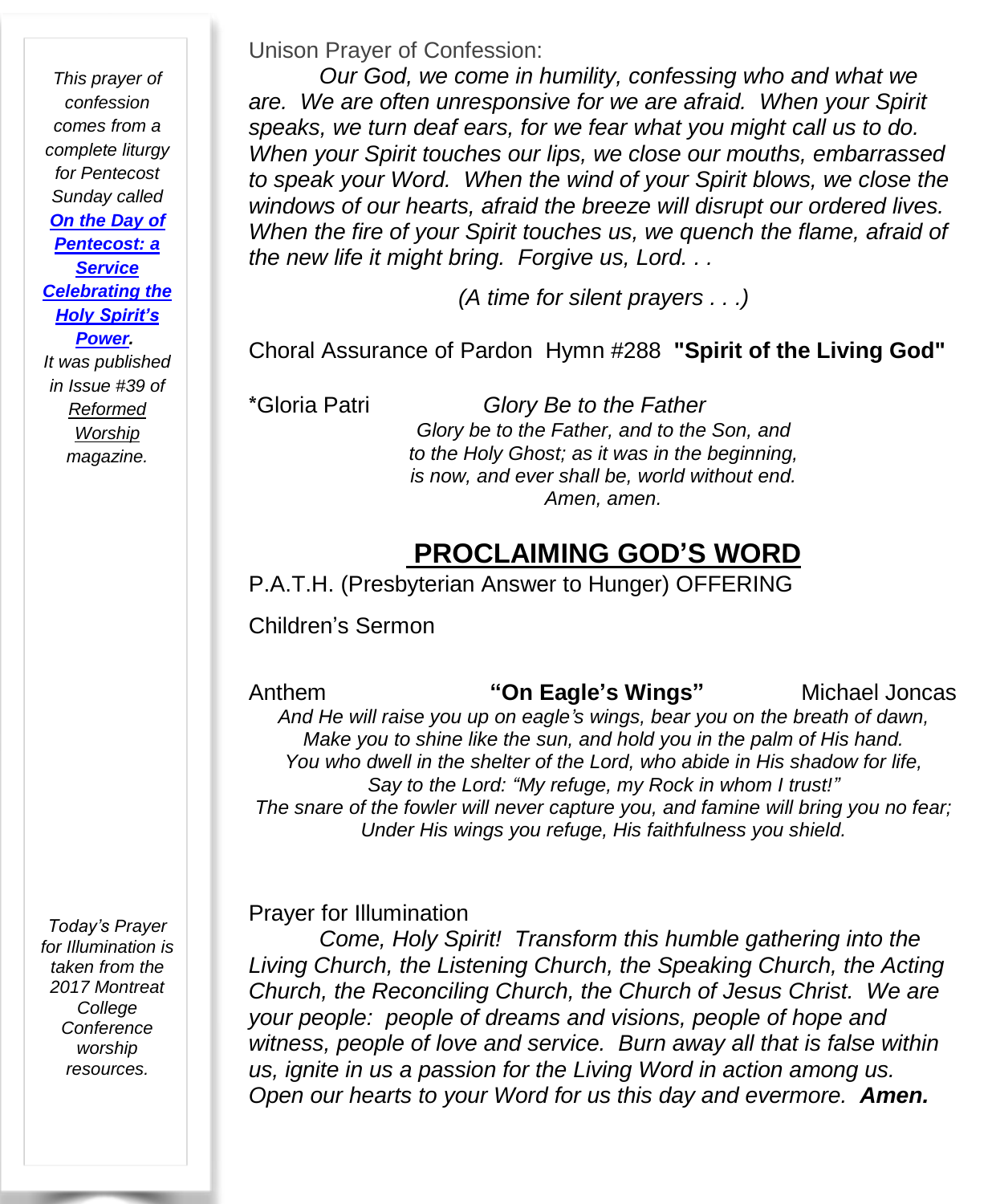*"Trying to do the Lord's work in your own strength is the most confusing, exhausting, and tedious of all work. But when you are filled with the Holy Spirit, then the ministry of Jesus just flows out of you."*

*Corrie Ten Boom, Dutch Christian who helped many Jews escape the Nazi Holocaust*

*"When it is a question of God's almighty Spirit, never say, 'I can't.'"*

*Oswald Chambers, early 20th century Scottish evangelist and teacher*

| *Hymn #291           | "Spirit, Spirit of Gentleness" | <b>SPIRIT</b> |
|----------------------|--------------------------------|---------------|
| New Testament Lesson | Acts $2:1-13$                  | $+$ Page 885  |

Sermon **"Can They Hear Us Now?"** Dr. Philip K. Gladden

A Time for Silent Reflection

Pastoral Prayer with the Lord's Prayer

### **GIVING THANKS TO GOD**

Presentation of Tithes and Offerings

**Offertory** 

\*Doxology and Prayer of Dedication *Praise God from whom all blessings flow; Praise Him all creatures here below; Praise Him above ye heavenly host; Praise Father, Son, and Holy Ghost. Amen.*

\*Affirmation of Faith: The Apostles' Creed I believe in God the Father Almighty, Maker of heaven and earth, And in Jesus Christ his only Son our Lord; who was conceived by the Holy Ghost, born of the Virgin Mary, suffered under Pontius Pilate, was crucified, dead, and buried; he descended into hell; the third day he rose again from the dead; he ascended into heaven, and sitteth on the right hand of God the Father Almighty; from thence he shall come to judge the quick and the dead. I believe in the Holy Ghost, the holy catholic Church, the communion of saints, the forgiveness of sins, the resurrection of the body, and the life everlasting. **Amen.**

\*Hymn #292 **"As the Wind Song"** WAIRUA TAPU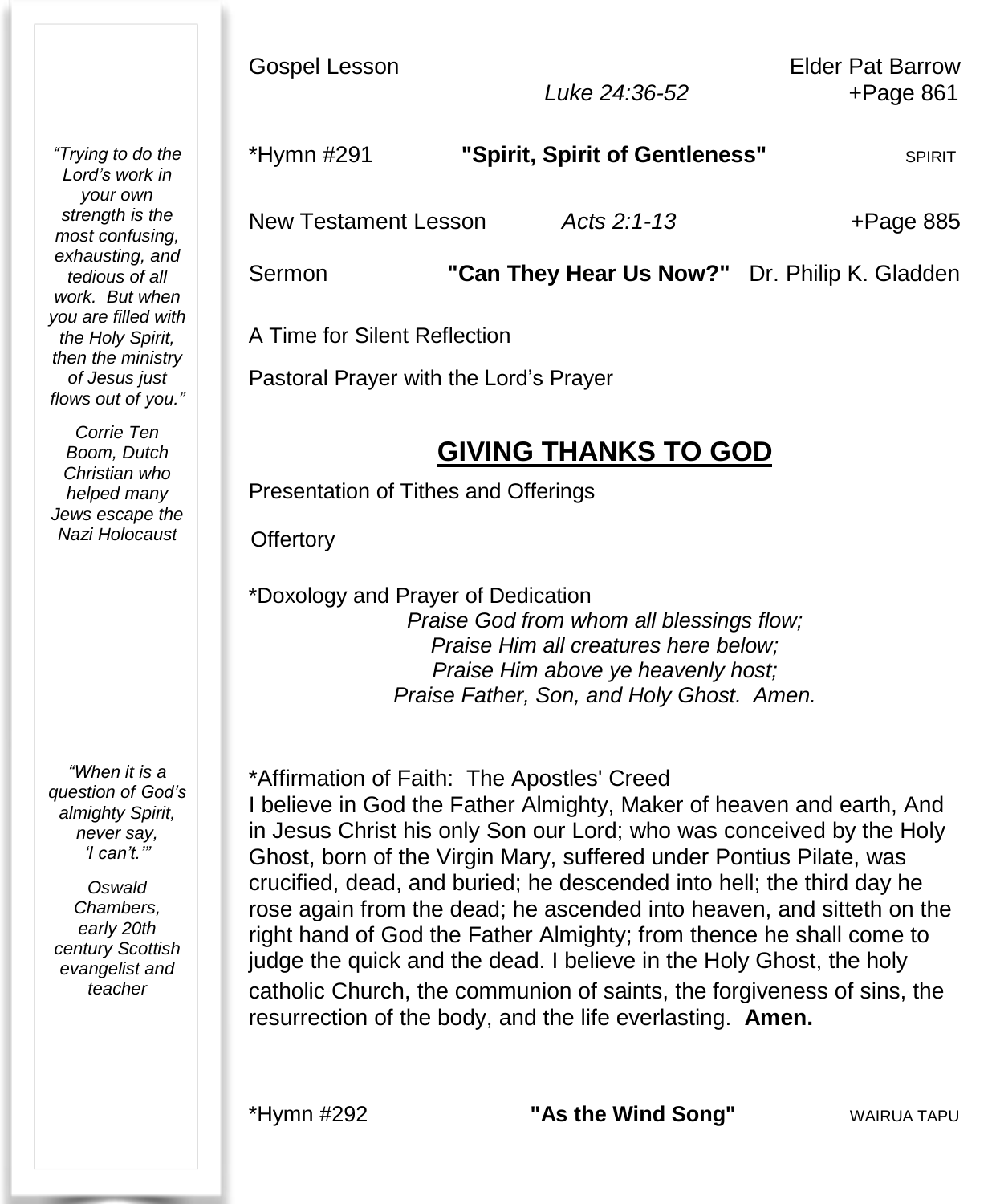*"Hope does not disappoint us, because God's love has been poured into our hearts through the Holy Spirit that has been given to us."*

*Romans 5:5*

\*Benediction

\*Choral Benediction **"Amen"** Schubert *Amen, amen, amen. Amen, amen.*

\*Postlude

\**All who are able may stand.* +*The page number in the pew Bible.*



**KIRKWOOD CREATION CAMP 2017 VACATION BIBLE SCHOOL JUNE 12-17 VBS REGISTRATION SUNDAY, JUNE 11 3:00-5:00 PM CAMP KIRKWOOD**





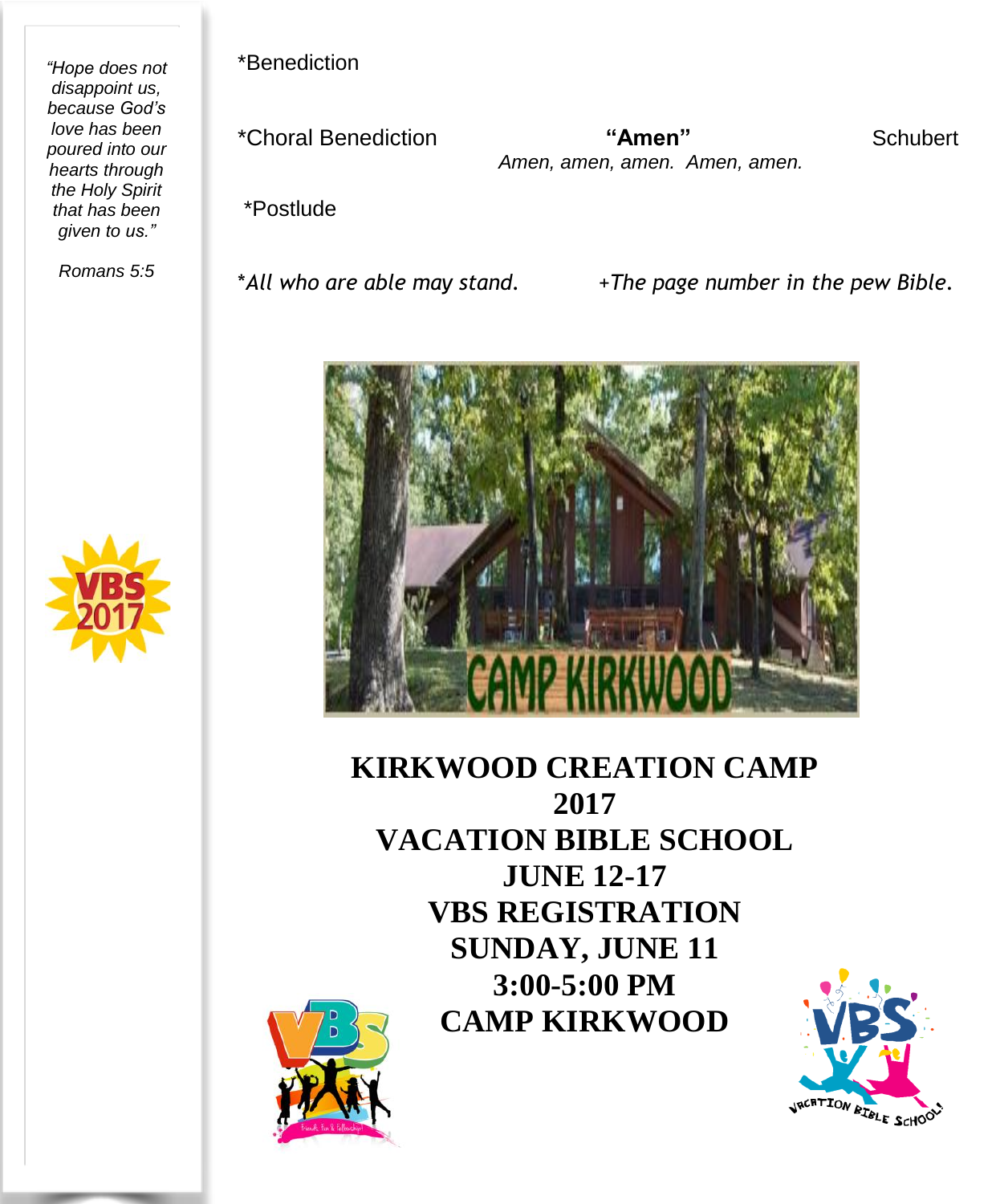#### **WEEKLY CALENDAR**

| Sunday, June 4                                  | $9:40$ am<br>10:00 am<br>$11:00$ am<br>$2:00$ pm | DAY OF PENTECOST<br><b>Opening Assembly</b><br><b>Sunday School</b><br>Worship/P.A.T.H. Offering<br>Called Session Meeting, Room 304 |
|-------------------------------------------------|--------------------------------------------------|--------------------------------------------------------------------------------------------------------------------------------------|
| Tuesday - Friday, June 6-9<br>Wednesday, June 7 | $7:30$ pm                                        | Minister on Continuing Education Leave<br>No Wednesday Bible studies<br><b>Choir Practice</b>                                        |
| Saturday, June 10                               | $9:30$ am - 1:15 pm                              | Presbytery's East Community Gathering,<br>Sneads Ferry Presbyterian Church                                                           |

#### **NOTES AND ANNOUNCEMENTS**

 $\overline{\phantom{a}}$  **Today we collect our quarterly P.A.T.H. offering.** This offering supports the Hunger Program of the Presbytery of Coastal Carolina. That program provides meals for children in feeding programs in the African nation of Malawi and in the country of Haiti. Funds are also used to support congregational food ministries in our presbytery through grants. Our Helping Hands Food Pantry recently made application for grant funds to purchase food to supplement the contributions from the church and community. Thank you for your contributions!

\* **Philip Gladden** will be on continuing education leave at Princeton Theological Seminary Tuesday - Friday, June 6-9. Please contact the church office (285-2808) or Elder George Francis, Clerk of Session (285-0343) in an emergency.

\* **There will be no Wednesday Bible studies this week.**

\* **The East Community of the Presbytery of Coastal Carolina** will hold its second annual gathering on Saturday, June 10 at the Sneads Ferry Presbyterian Church. Elder Ann Carter and Rev. Philip Gladden will represent our congregation.



Philip Gladden will attend the 3rd Annual Frederick Buechner Writer's Workshop at Princeton Theological Seminary June 6-9. Best-selling authors Anne Lamott and Diana Butler Bass will headline the workshop.

Brian Allain, Buechner Center spokesperson says, "This workshop is designed to appeal to writers who, like Buechner, think honestly about their Christian faith and are not afraid of where that thinking will take them." Dr. Phil has registered for five seminars: (1) Terrible First Drafts: The Necessity of Failure for Creativity; (2) Listening to Your Life: The Backstory Behind the Sermon; (3) Wait, Where's My Cabin in the Woods?: Finding the Time, Energy, and Inspiration to Write When Your Life is Demanding; (4) Creativity and Commerce: Writing Spirituality for an Audience; and (5) Creative Experience and Spiritual Realities.

In case of an emergency in Dr. Phil's absence, please contact the church office (285- 2808) or Elder George Francis, Clerk of Session (285-0343).